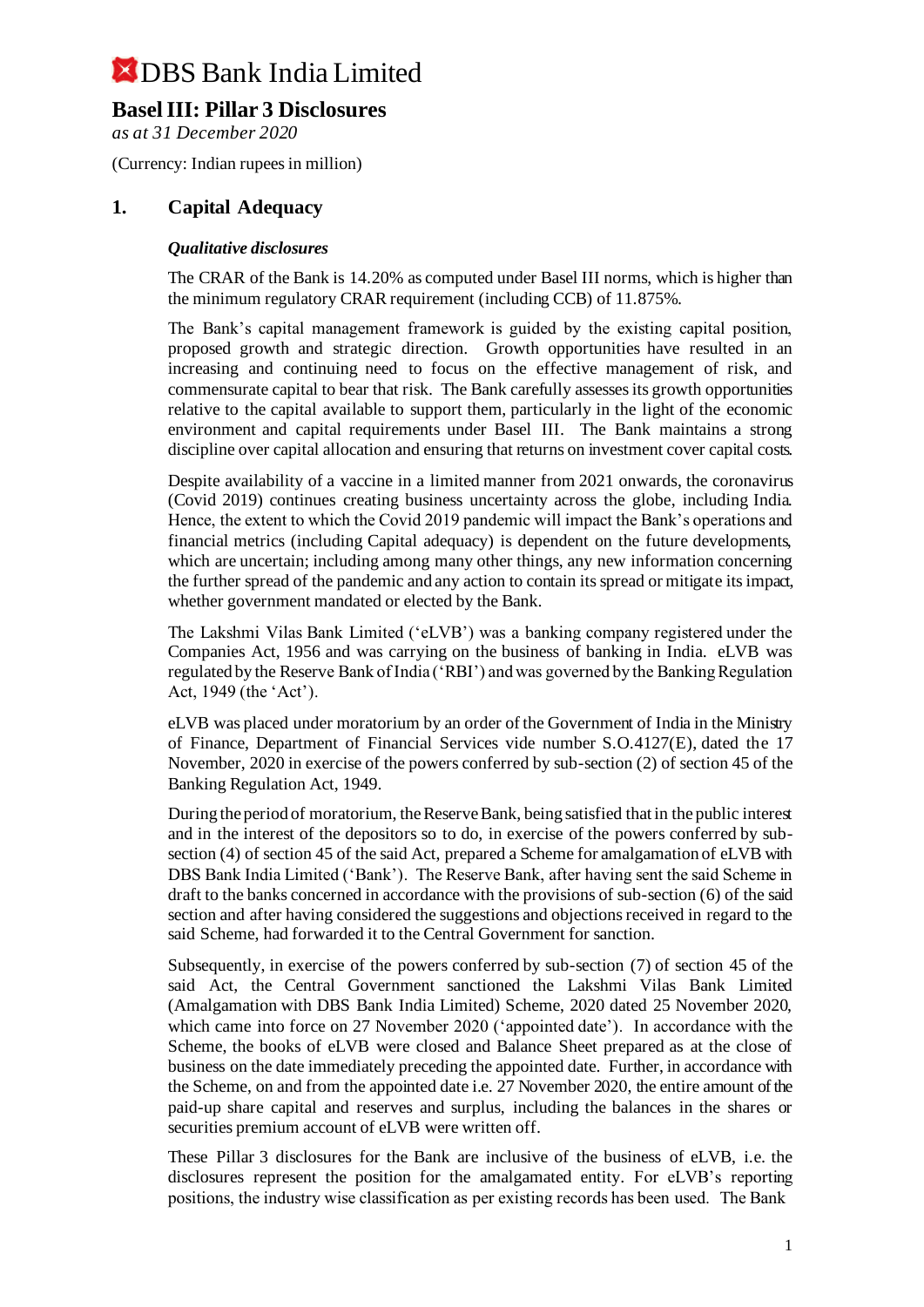### **Basel III: Pillar 3 Disclosures**

*as at 31 December 2020*

(Currency: Indian rupees in million)

is in the process of harmonizing the industry wise classification methodology for the amalgamated entity.

#### *Quantitative disclosures*

|   | <b>Particulars</b>                                                      | 31 Dec 20 |
|---|-------------------------------------------------------------------------|-----------|
| A | Capital requirements for Credit Risk (Standardised Approach) *          | 47,108    |
| B | Capital requirements for Market Risk (Standardised Duration Approach) * |           |
|   | Interest rate risk                                                      | 9,373     |
|   | Foreign exchange risk<br>$\blacksquare$                                 | 813       |
|   | Equity risk<br>$\overline{\phantom{a}}$                                 | 76        |
| C | Capital requirements for Operational risk (Basic Indicator Approach) *  | 3,011     |
| D | CET1 Capital Ratio (%)                                                  | 11.70%    |
| E | Tier1 Capital Ratio (%)                                                 | 11.70%    |
| F | Total Capital Ratio (%)                                                 | 14.20%    |

\* Capital required is calculated at 8% of Risk Weighted Assets for CVA, Market Risk and Operational Risk and at 11.875% of Risk Weighted Assets for others.

### **2. General Disclosures**

As part of overall corporate governance, the Bank has set up a framework which defines authority levels, oversight responsibilities, policy structures and risk appetite limits to manage the risks that arise in connection with the use of financial instruments. On a day-today basis, business units have primary responsibility for managing specific risk exposures while Risk Management Group ("RMG") exercises independent risk oversight on the Bank as a whole. RMG is the central resource for quantifying and managing the portfolio of risks taken by the Bank.

Under the DBS India risk governance structure, the India Risk Exco ('Risk EXCO') serves as the Bank's Risk Committee for governance over Credit, Market & Liquidity, Operational Risk and other risks under the supervision of Board Risk Management Committee (BRMC). The BRMC oversees the risk governance, risk approaches and limits of DBS India and ensures that these risks are effectively managed within the bank's overall risk governance framework.

The responsibilities of the committees are summarized below:

India Board Risk Management Committee (BRMC)

- $\triangleright$  Oversees the risk governance, risk approaches and limits of DBS India and ensures that these risks are effectively managed within the Bank's overall risk governance framework.
- $\triangleright$  Approves the Bank's overall and specific risk governance approach including risk appetite approach, risk authority limits, major risk policies and significant changes thereto.
- $\triangleright$  Approves risk models which are used for capital computation and monitor the performance of previously approved models.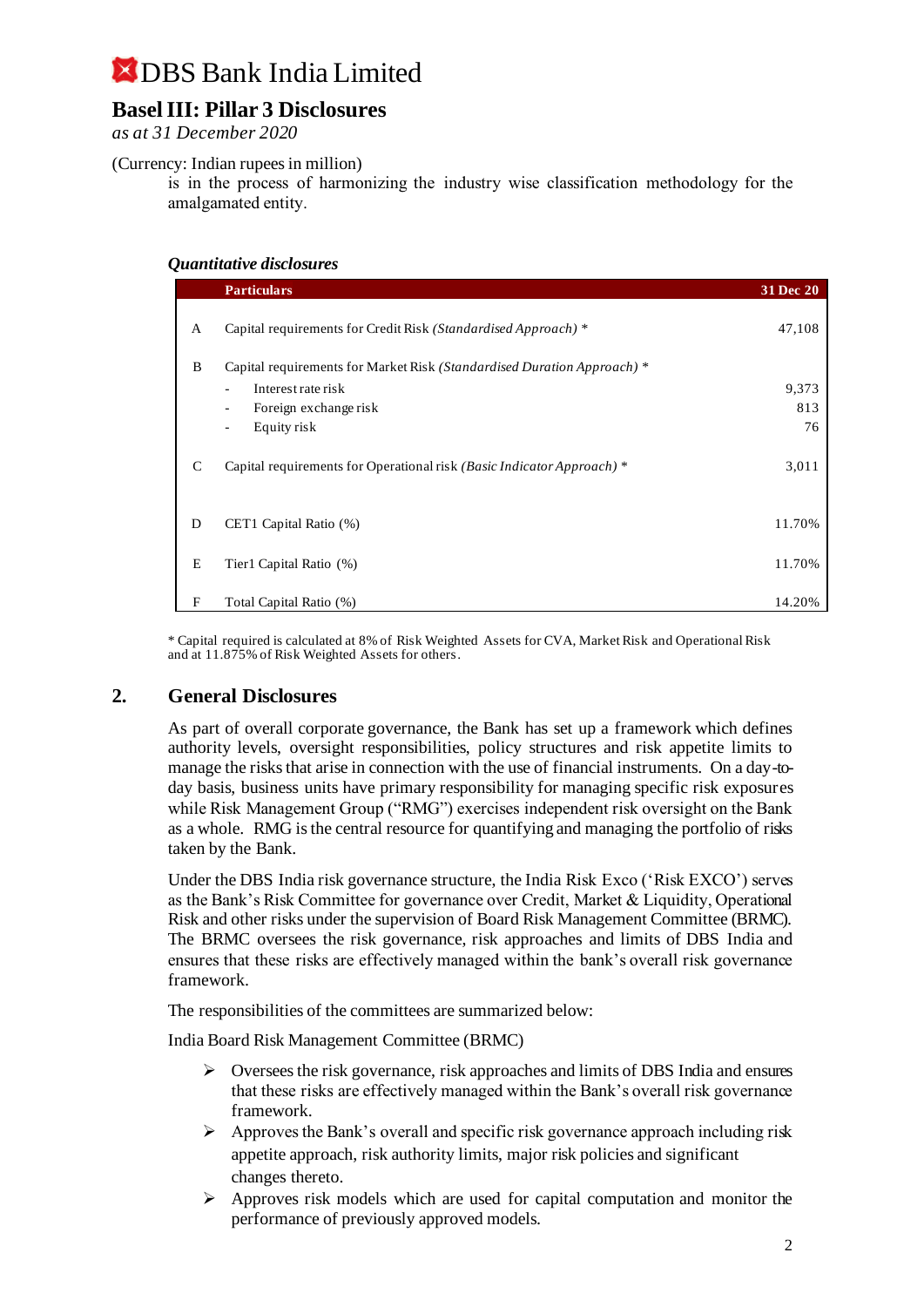### **Basel III: Pillar 3 Disclosures**

*as at 31 December 2020*

(Currency: Indian rupees in million)

### **2. General Disclosures** *(Continued)*

 $\triangleright$  Reviews (in parallel with the Board Audit Committee) the adequacy and effectiveness of the Bank's internal control approach.

India Risk Exco ("Risk EXCO")

- ➢ Serves as the Bank's Committee for governance over counterparty credit risk, operational risk, market risk, liquidity risk and cross-risk stress-testing for major downside risks.
- ➢ Monitors and discusses the Bank's risk profiles, as well as market and regulatory developments.
- ➢ Oversees the Internal Capital Adequacy Assessment Process (ICAAP) including scenarios used and approve risk assessments results.
- $\triangleright$  Serves as a discussion forum for any matter escalated by the underlying risk committees and endorse India specific risk policies and local adoption of Group policies as required, before recommendation to India Board for approval.

India Credit Risk Committee (CRC)

- ➢ To review, measure and monitor DBS India's credit risk portfolio including special loan and asset review situations e.g. review of non-performing loans and credits showing weaknesses.
- ➢ Review and monitor the adequacy, accuracy and effectiveness of credit systems for credit risk management and credit risk control.
- ➢ Assess and monitor specific credit concentrations at business or sector level and credit trends affecting the portfolio; implementing necessary policies or procedures to manage identified risks.
- ➢ Assess and monitor key policy deviations e.g. overdue credit reviews, Target Market and Risk Acceptance Criteria (TMRAC) deviations and / or regulatory allowances specific to the bank.
- ➢ Endorse local credit policies for approvals.
- ➢ Exercise active oversight to ensure continuing appropriateness of stress testing in accordance with the responsibilities delegated from time to time and as documented in the Credit Stress Testing Policy.

#### *A) General Disclosures for Credit Risk*

#### *Qualitative Disclosures*

#### **Credit Risk Management Policy**

The management of Credit Risk including concentration credit risk requires active oversight by India Credit Risk Committee (CRC), India Risk Executive Committee (India Risk Exco) and India Board Risk Management Committee (India BRMC).The India Risk Exco and CRC have adequate understanding of inherent credit risks in specific activities of the Bank, particularly those that may significantly affect the financial condition of the Bank.The India Risk Exco and CRC are responsible to formulate/review credit risk policy, credit risk strategy and risk exposure of the Bank. The credit risk policy is endorsed by the CRC and Board Risk Management Committee (India BRMC) and approved by the Board.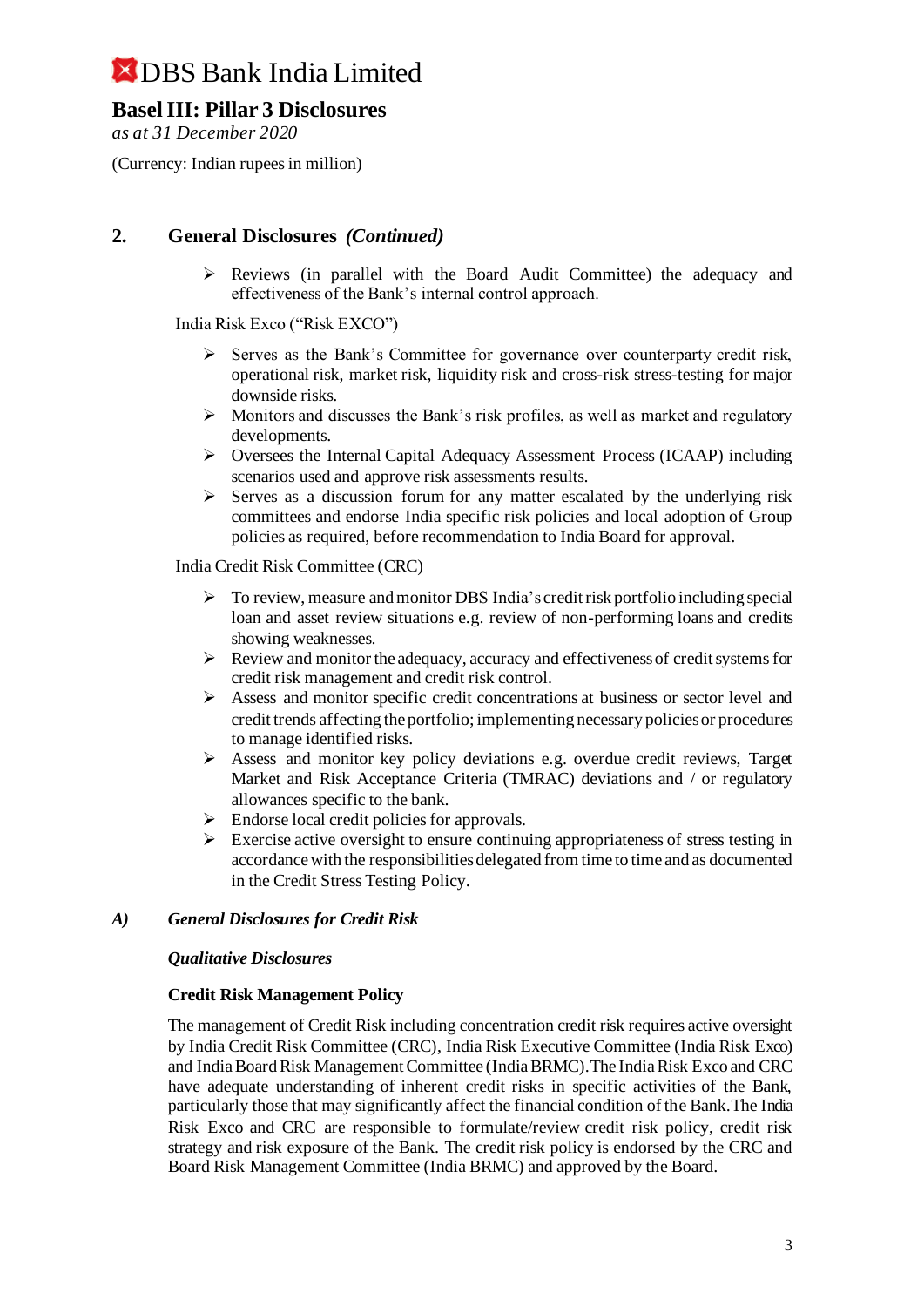### **Basel III: Pillar 3 Disclosures**

*as at 31 December 2020*

(Currency: Indian rupees in million)

### **2. General Disclosures** *(Continued)*

*General Disclosures for Credit Risk (Continued)*

#### *Qualitative Disclosures (Continued)*

The credit policies and basic procedures of the Bank relating to its lending activities are contained in the India specific Local Credit / Loan Policy of the Bank as well as Group Core Credit Policies and other standards followed across all DBS India entities. These are based on the general credit principles, directives / guidelines issued by the RBI from time to time as well as instructions and guidelines of DBS Bank Ltd, Singapore (hereinafter referred to as "the Parent"). In the unlikely event of any conflict amongst the RBI guidelines and Parent's Guidelines, the more conservative policy / guideline is followed.

The Group Core Credit Policies and the India Credit / Loan policy outlines the Bank's approach to Credit Risk Management and sets out the rules and guidelines under which the Bank would develop and grow its lending business. These policies provide guidance to the Bank's Corporate Banking, SME Banking, Financial Institutions Group and Consumer Banking to manage the growth of their portfolio of customer assets in line with the Bank's credit culture and profitability objectives, taking into account the capital needed to support the growth.

Supplementary policies to the main Group Core Credit Policy and the India Credit / Loan policies have also been laid out, for certain types of lending and credit-related operations. These include subject specific policies relating to risk ratings, Default policy, Specialized Lending etc., as well as guidelines for Real Estate lending, NBFC lending, hedging of FX exposures, credit risk mitigation, sectoral and individual / group borrower limits, bridge loans, bill discounting, collateral valuation, collection management, etc.

The India Credit Risk Committee, comprising Chief Executive Officer, Chief Risk Officer and other senior Institutional Banking Group and Consumer Banking Group representatives and Credit Officers, and Head of Special Assets Management meets on a monthly basis. The committee has oversight of Credit risk related strategy planning, implementing necessary guidelines, procedures to manage identified risks, credit portfolio movements and other relevant trends in the Credit Risk Committee and shared with DBS India, as required.

Responsibility for monitoring post-approval conditions for institutional borrowers resides with the Credit Control Unit ("CCU"), which reports to the Chief Risk Officer ("CRO") in India. The responsibility for risk reporting is with the Credit Risk – Chief Operating Office team which reports to the CRO in India. The Risk Based Supervision (RBS) submission to RBI contains further details on the same.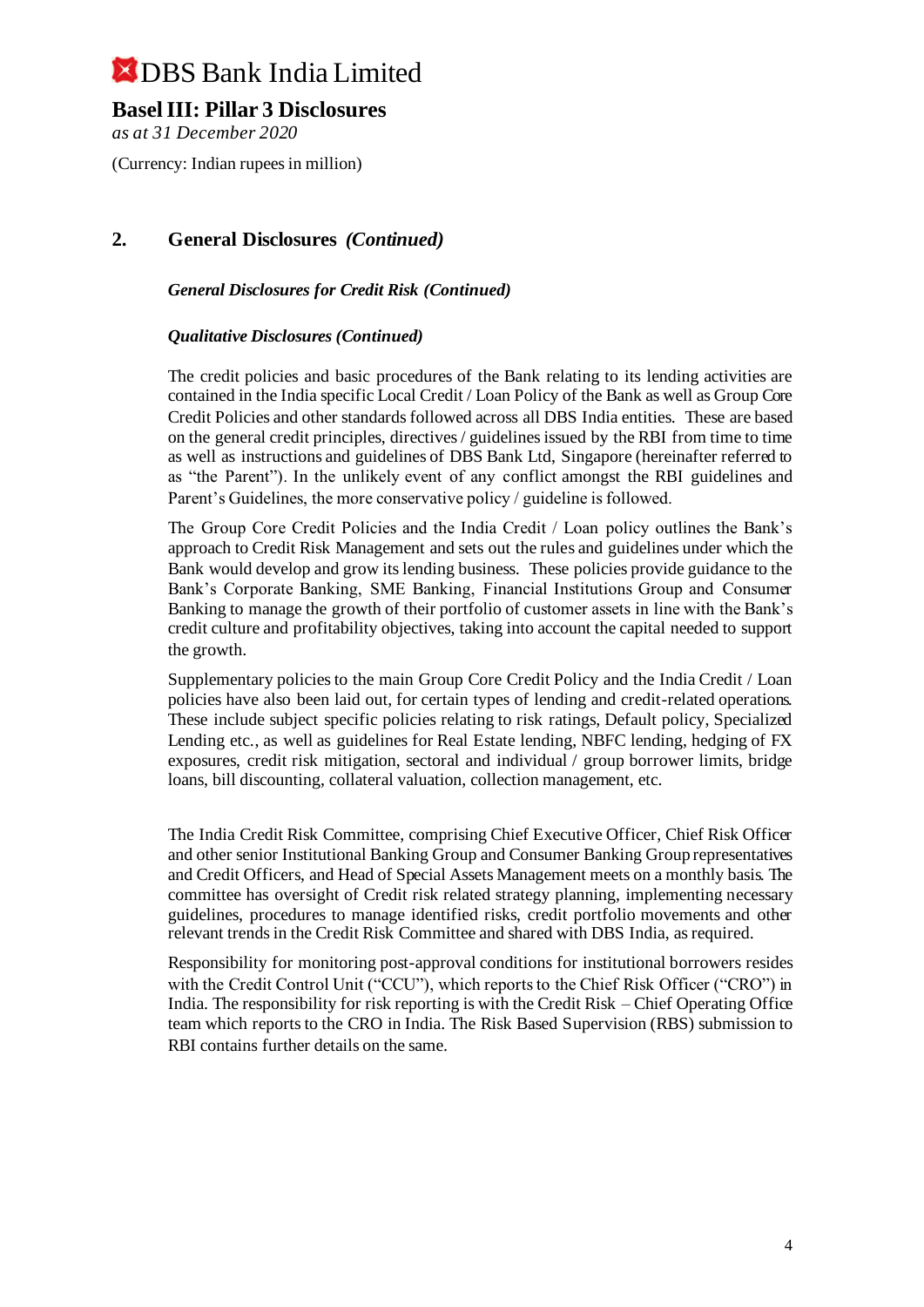## **Basel III: Pillar 3 Disclosures**

*as at 31 December 2020*

(Currency: Indian rupees in million)

Advances are classified into performing and non-performing advances (NPAs) as per RBI guidelines. NPA's are further classified into sub-standard, doubtful and loss assets based on the criteria stipulated by RBI.

#### *Quantitative Disclosures*

| <b>Credit Exposure</b> |                    |           |  |
|------------------------|--------------------|-----------|--|
|                        | <b>Particulars</b> | 31 Dec 20 |  |
|                        | Fund Based *       | 409.203   |  |
|                        | Non Fund Based **  | 217,055   |  |

\* Represents Gross Advances and Bank exposures.

\*\* Represents trade and unutilised exposures after applying credit conversion factor and Credit equivalent of FX/derivative exposures.

The Bank does not have overseas operations and hence exposures are restricted to the domestic segment.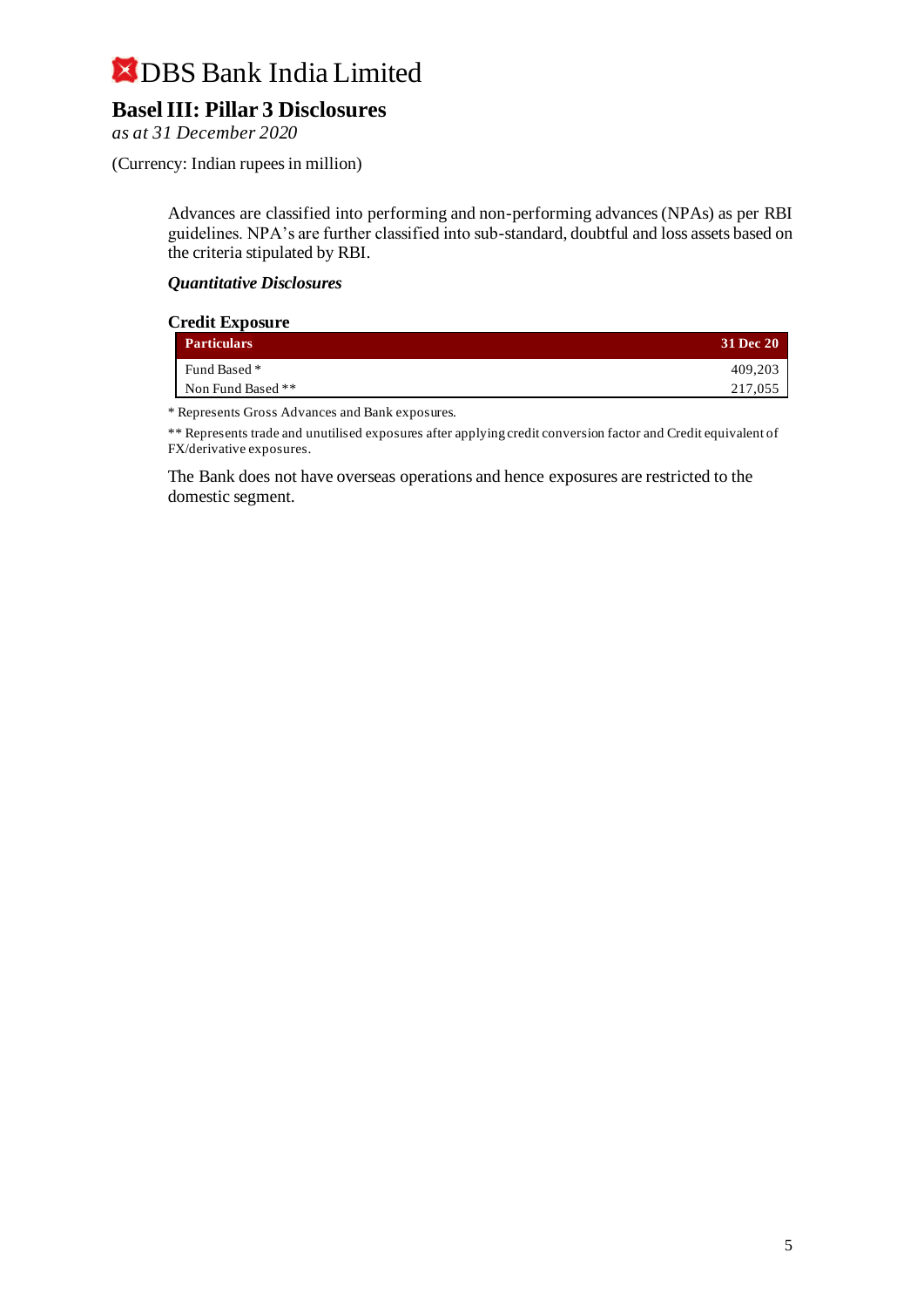## **Basel III: Pillar 3 Disclosures**

*as at 31 December 2020*

(Currency: Indian rupees in million)

**2. General Disclosures** *(Continued)*

*Quantitative Disclosures (Continued)*

#### **Industry wise Exposures (Fund Based exposures)**

| <b>Industry</b>                                                                  | 31 Dec 20 |
|----------------------------------------------------------------------------------|-----------|
| Bank Backed <sup>*</sup>                                                         | 57,357    |
| Non-Banking Financial Institutions/Companies                                     | 25,953    |
| Other Industries                                                                 | 16,667    |
| Construction                                                                     | 16,216    |
| Vehicles, Vehicle Parts and Transport Equipments                                 | 14,538    |
| Infrastructure - Electricity (generation-transportation and distribution)        | 10,813    |
| <b>Other Services</b>                                                            | 10,218    |
| Chemicals and Chemical Products (Dyes, Paints, etc.) - Others                    | 9,640     |
| Home Loan                                                                        | 8,981     |
| <b>Trading Activity</b>                                                          | 8,394     |
| Wholesale Trade (other than Food Procurement)                                    | 7,862     |
| Computer Software                                                                | 7,391     |
| Metal and Metal Products                                                         | 7,127     |
| Food Processing - Others                                                         | 6,785     |
| Textiles - Cotton                                                                | 6,053     |
| Chemicals and Chemical Products (Dyes, Paints, etc.) - Drugs and Pharmaceuticals | 6,031     |
| Basic Metal & Metal products - Iron and Steel                                    | 5,647     |
| All Engineering - Others                                                         | 5,406     |
| Social & Commercial Infrastructure                                               | 5,159     |
| Infrastructure - Transport - Roads and Bridges                                   | 4,940     |
| Retail Trade                                                                     | 4,633     |
| Rubber, Plastic and their Products                                               | 4,397     |
| Textiles - Others                                                                | 4,279     |
| Petroleum (non-infra), Coal Products (non-mining) and Nuclear Fuels              | 3,953     |
| Electricity (generation-transportation and distribution) - Others                | 3,216     |
| Loan Against Property                                                            | 2,525     |
| Infrastructure - Telecommunication                                               | 1,952     |
| All Engineering - Electronics                                                    | 1,675     |
| Wood and Wood Products                                                           | 1,669     |
| <b>Cement and Cement Products</b>                                                | 1,352     |
| Beverages (excluding Tea & Coffee) - Others                                      | 1,320     |
| <b>Transport Operators</b>                                                       | 1,308     |
| Personal Loan                                                                    | 1,111     |
| Paper and Paper Products                                                         | 1,111     |
| Other Metal and Metal Products                                                   | 1,013     |
| Sugar                                                                            | 1,010     |
| Professional Services                                                            | 889       |
| Tourism, Hotel and Restaurants                                                   | 829       |
| Glass & Glassware                                                                | 712       |
| Infrastructure - Social and Commercial Infrastructure - Education Institutions   | 659       |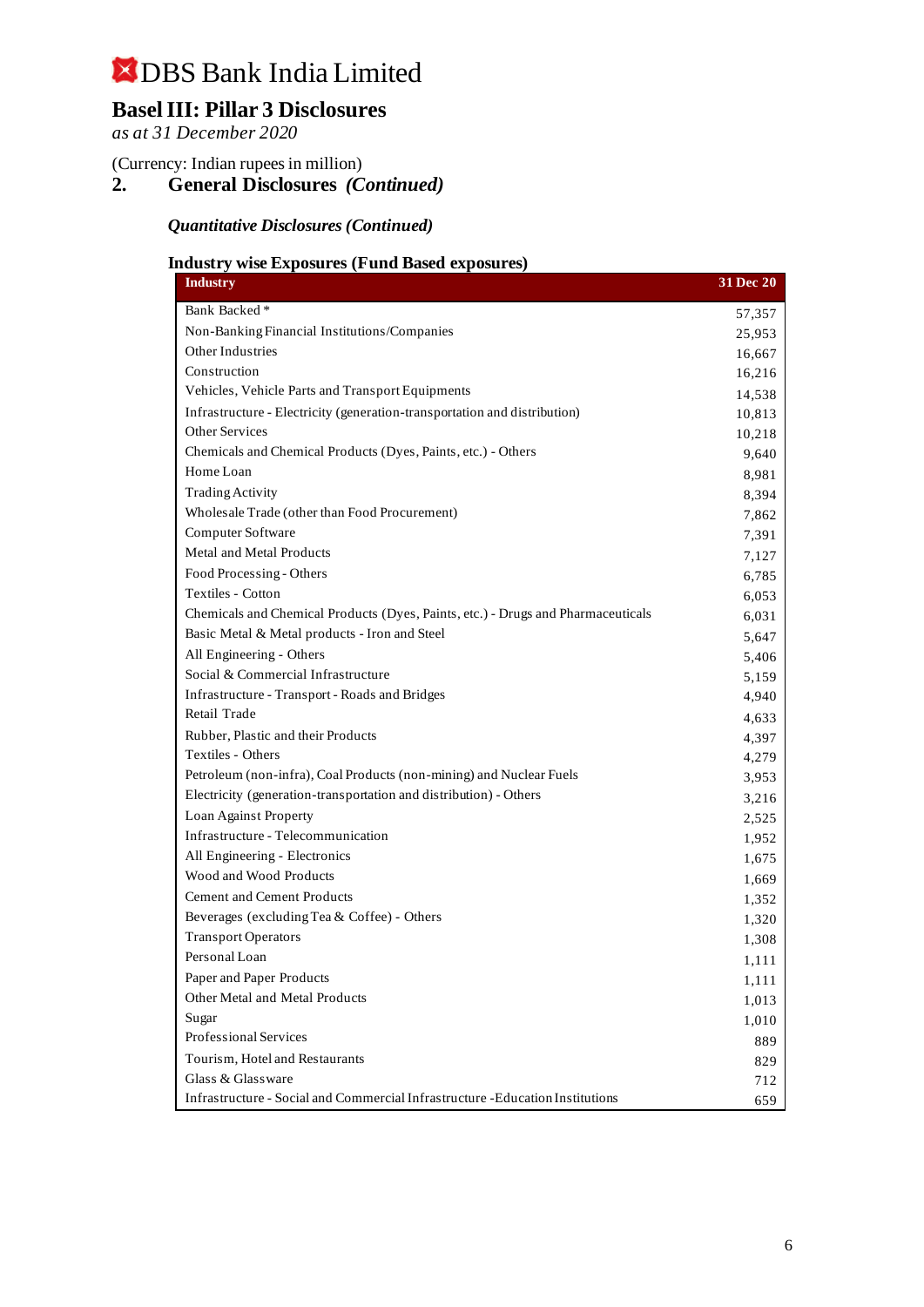## **Basel III: Pillar 3 Disclosures**

*as at 31 December 2020*

(Currency: Indian rupees in million)

### **2. General Disclosures** *(Continued)*

*Quantitative Disclosures (Continued)*

#### **Industry wise Exposures (Fund Based exposures)**

| Gems & Jewellery                                                   | 648     |
|--------------------------------------------------------------------|---------|
| Chemicals and Chemical Products (Dyes, Paints, etc.) - Fertilisers | 606     |
| Bank                                                               | 520     |
| Paper & Paper Products                                             | 471     |
| Mining and Quarrying - Others                                      | 388     |
| Food Processing - Edible Oils and Vanaspati                        | 376     |
| Infrastructure - Transport - Roadways                              | 373     |
| Tea                                                                | 361     |
| <b>Beverages</b>                                                   | 322     |
| Infrastructure - Social and Commercial Infrastructure -            | 285     |
| Petro-chemicals                                                    | 257     |
| Leather and Leather products                                       | 214     |
| Others                                                             | 211     |
| Man-made textiles                                                  | 194     |
| Agriculture & allied activities                                    | 133     |
| Petro-chemicals (excluding under Infrastructure)                   | 118     |
| Coffee                                                             | 94      |
| Jute                                                               | 74      |
| Tobacco and tobacco products                                       | 67      |
| Mining and Quarrying - Coal                                        | 26      |
| Oil/Gas/LNG (storage and pipeline)                                 | 11      |
| <b>Residual Industries</b>                                         | 122,663 |
| <b>Total Credit Exposure (fund based)</b>                          | 409,203 |

\* Includes advances covered by Letters of Credit issued by other Banks.

#### **Industry wise Exposures (Non - Fund Based exposures)**

| <b>Industry</b>                                                           | <b>31 Dec 20</b> |
|---------------------------------------------------------------------------|------------------|
| <b>Financial Institutions</b>                                             | 64,612           |
| <b>Banks</b>                                                              | 50,256           |
| Non-Banking Financial Institutions/Companies                              | 15,338           |
| Infrastructure - Electricity (generation-transportation and distribution) | 7,771            |
| Construction                                                              | 7,507            |
| All Engineering - Others                                                  | 6,141            |
| Chemicals and Chemical Products (Dyes, Paints, etc.) - Others             | 5,186            |
| Other Industries                                                          | 5,159            |
| Food Processing - Edible Oils and Vanaspati                               | 4,578            |
| Retail Others                                                             | 4,402            |
| Vehicles, Vehicle Parts and Transport Equipments                          | 4,342            |
| Petroleum (non-infra), Coal Products (non-mining) and Nuclear Fuels       | 4,106            |
| Wholesale Trade (other than Food Procurement)                             | 3,643            |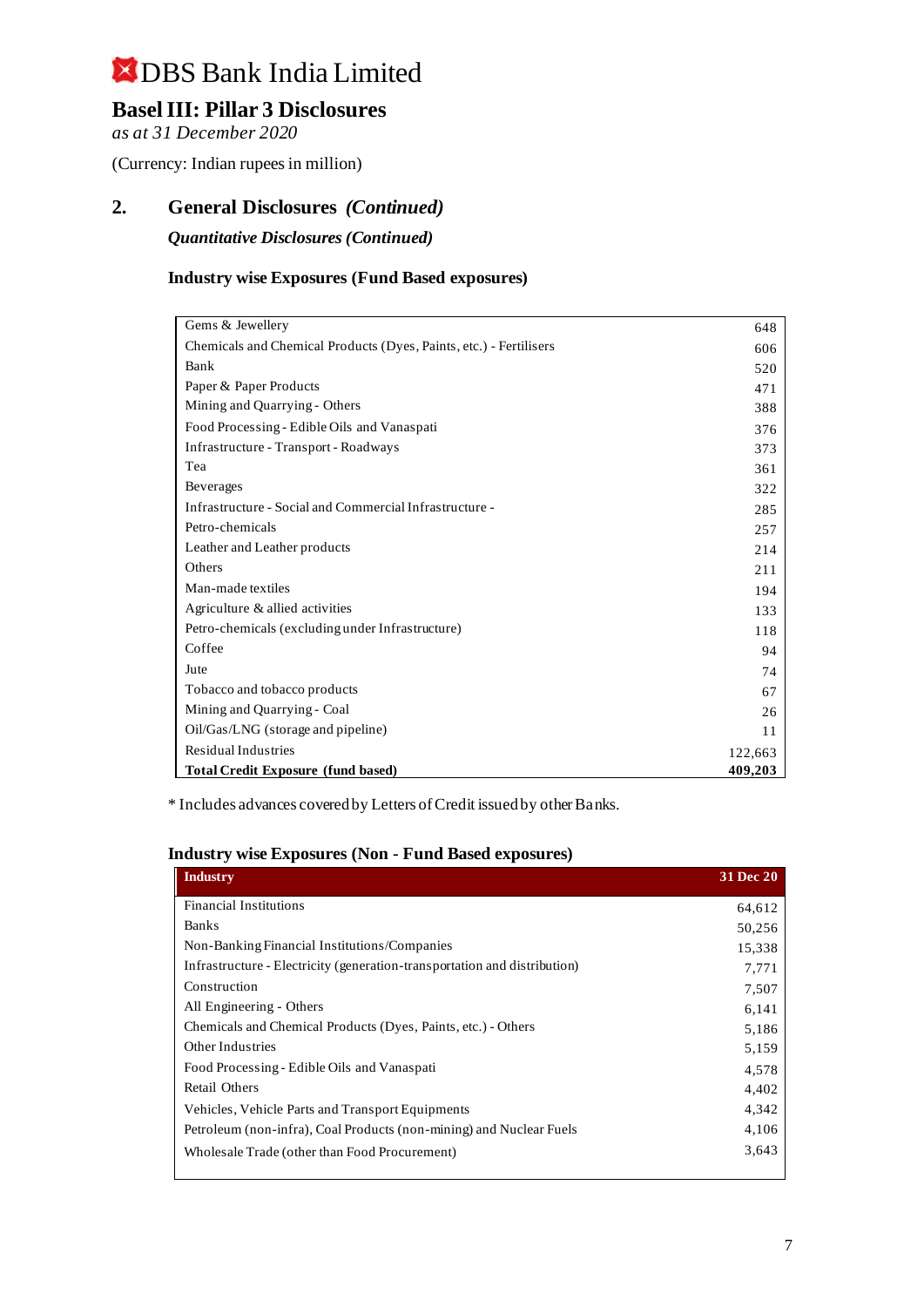## **Basel III: Pillar 3 Disclosures**

*as at 31 December 2020*

(Currency: Indian rupees in million)

### **2. General Disclosures** *(Continued)*

*Quantitative Disclosures (Continued)*

#### **Industry wise Exposures (Non - Fund Based exposures)**

| <b>Trading Activity</b>                                                          | 3,012   |
|----------------------------------------------------------------------------------|---------|
| All Engineering - Electronics                                                    | 2,567   |
| Chemicals and Chemical Products (Dyes, Paints, etc.) - Drugs and Pharmaceuticals | 2,311   |
| Infrastructure - Transport - Ports                                               | 2,294   |
| Infrastructure - Telecommunication                                               | 2,074   |
| <b>Other Services</b>                                                            | 1,984   |
| Metal and Metal Products                                                         | 1,914   |
| Cement and Cement Products                                                       | 1,784   |
| Computer Software                                                                | 1,484   |
| Rubber, Plastic and their Products                                               | 1,388   |
| Infrastructure - Others                                                          | 1,100   |
| Food Processing - Others                                                         | 997     |
| Infrastructure - Transport - Roads and Bridges                                   | 789     |
| Basic Metal & Metal products - Iron and Steel                                    | 773     |
| Textiles - Others                                                                | 685     |
| Aviation                                                                         | 642     |
| <b>Transport Operators</b>                                                       | 617     |
| Paper and Paper Products                                                         | 595     |
| Professional Services                                                            | 511     |
| Others                                                                           | 471     |
| Chemicals and Chemical Products (Dyes, Paints, etc.) - Fertilisers               | 414     |
| Infrastructure - Energy - Oil/Gas/Liquefied Natural Gas (LNG) storage facility   | 409     |
| Petro-chemicals                                                                  | 408     |
| Beverages                                                                        | 403     |
| Textiles - Cotton                                                                | 220     |
| Wood and Wood Products                                                           | 219     |
| Electricity (generation-transportation and distribution) - Others                | 78      |
| Textiles - Cotton                                                                | 67      |
| Glass & Glassware                                                                | 64      |
| Beverages (excluding Tea & Coffee) - Others                                      | 33      |
| Food processing - Coffee                                                         | 21      |
| Food Processing - Tea                                                            | 13      |
| Home Loan                                                                        | 9       |
| Mining and Quarrying - Others                                                    | 6       |
| Leather and Leather products                                                     | 5       |
| Jute                                                                             | 4       |
| Other Metal and Metal Products                                                   | 4       |
| Agriculture & allied activities                                                  | 3       |
| Infrastructure - Social and Commercial Infrastructure                            | 3       |
| Food processing - Sugar                                                          | 1       |
| Paper & Paper Products                                                           | 1       |
| Residual Industries                                                              | 3,637   |
| <b>Total Credit Exposure (non-fund based)</b>                                    | 217,055 |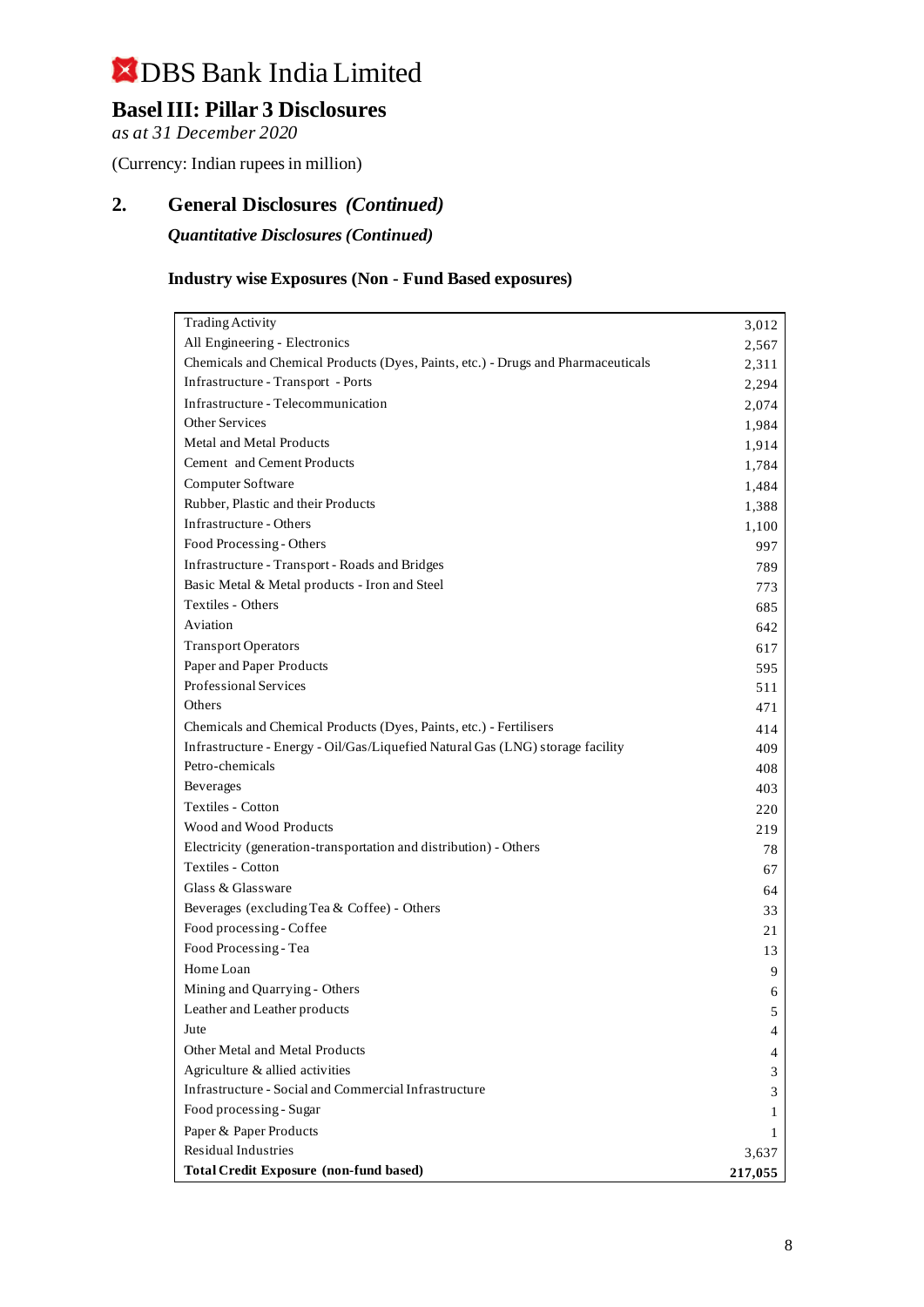### **Basel III: Pillar 3 Disclosures**

*as at 31 December 2020*

(Currency: Indian rupees in million)

### **2. General Disclosures** *(Continued)*

#### **Maturity of Assets as at 31 Dec 2020**

| <b>Particulars</b>   | Cash                         | <b>Balance with RBI</b> | <b>Balance with Banks</b><br>and money at call<br>and short notice | Investments (net of<br>depreciation) | Loans $\&$<br><b>Advances</b> (net of<br>provisions) | <b>Fixed Assets</b>      | <b>Other Assets</b> |
|----------------------|------------------------------|-------------------------|--------------------------------------------------------------------|--------------------------------------|------------------------------------------------------|--------------------------|---------------------|
| 1 day                | 4,408                        | 9,334                   | 6,519                                                              | 10,781                               | 21,515                                               | $\blacksquare$           | 252                 |
| $2-7$ days           | $\overline{\phantom{a}}$     | 730                     | $\overline{\phantom{a}}$                                           | 136,961                              | 10,039                                               | $\blacksquare$           | 1,563               |
| $8-14$ Days          | $\overline{\phantom{0}}$     | 542                     |                                                                    | 5,508                                | 12,906                                               | $\overline{\phantom{a}}$ | 141                 |
| $15-30$ Days         |                              | 549                     | 149                                                                | 1,533                                | 18,377                                               | $\overline{\phantom{a}}$ | 244                 |
| 1 month - 2 months   | $\overline{\phantom{a}}$     | 679                     | 1,827                                                              | 2,809                                | 18,284                                               | $\overline{\phantom{a}}$ | 242                 |
| 2-3 months           |                              | 698                     |                                                                    | 1,473                                | 21,441                                               | $\blacksquare$           | 208                 |
| $3-6$ Months         | $\qquad \qquad \blacksquare$ | 756                     |                                                                    | 3,191                                | 40,128                                               | $\overline{\phantom{a}}$ | 483                 |
| $6$ Months $-1$ Year | $\overline{\phantom{a}}$     | 1,370                   | 3,814                                                              | 898                                  | 38,804                                               | $\blacksquare$           | 168                 |
| $1-3$ Years          | $\equiv$                     | 3,922                   | 35,090                                                             | 6,084                                | 81,767                                               | $\overline{\phantom{a}}$ | 11,196              |
| $3-5$ Years          | $\overline{\phantom{a}}$     | 282                     |                                                                    | 35,153                               | 25,288                                               |                          | 212                 |
| Over 5Years          |                              | 6,429                   | 3                                                                  | 63,998                               | 27,355                                               | 4,555                    | 86,200              |
| <b>Total</b>         | 4,408                        | 25,291                  | 47,402                                                             | 268,389                              | 315,904                                              | 4,555                    | 100,909             |

Note: The same maturity bands as used for reporting positions in the ALM returns have been used by the Bank. For eLVB's reporting positions, eLVB's bucketing methodology has been used. The Bank is in the process of working out a unified bucketing methodology for the amalgamated entity.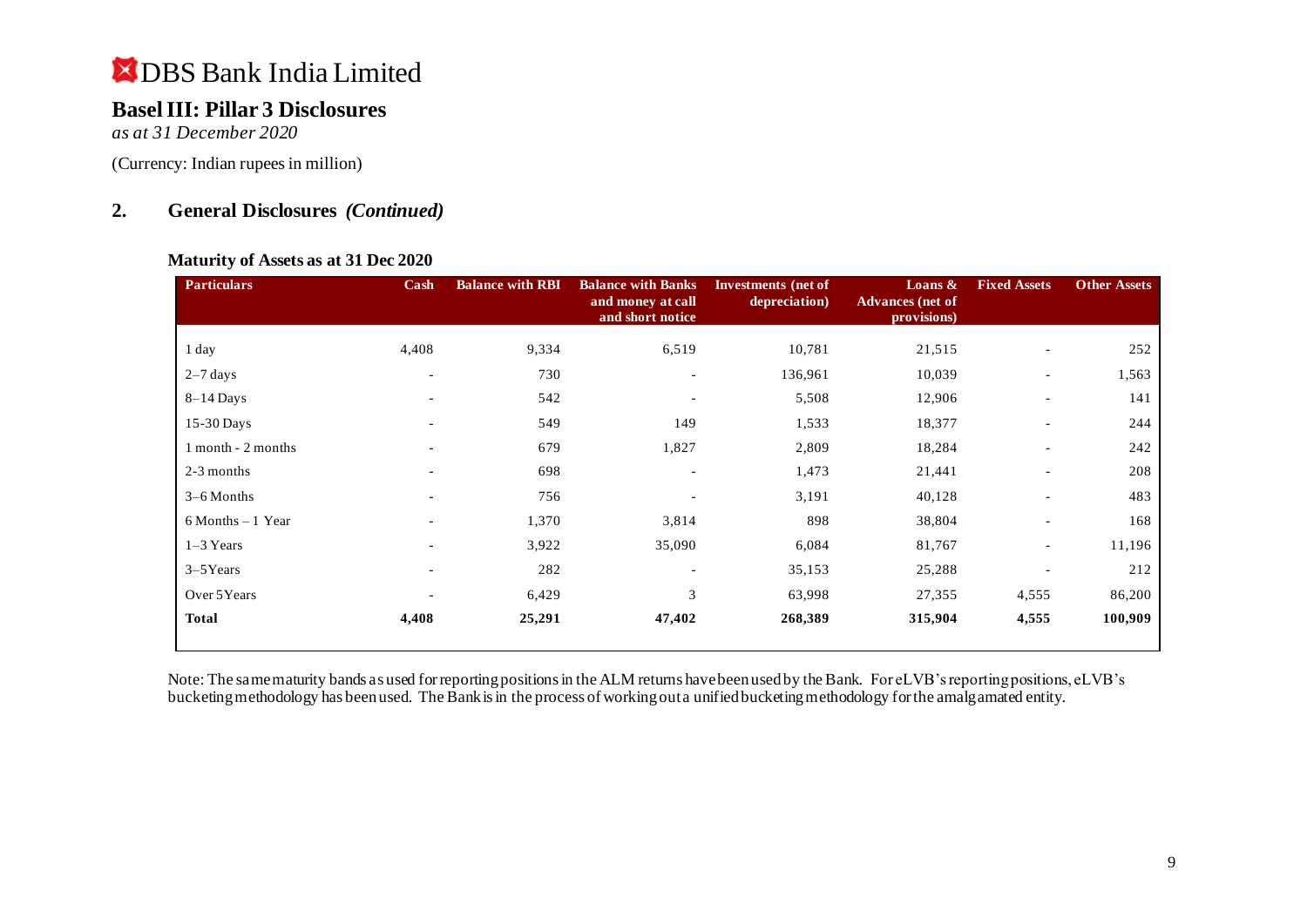## **Basel III: Pillar 3 Disclosures**

*as at 31 December 2020*

(Currency: Indian rupees in million)

### **2. General Disclosures** *(Continued)*

#### **Classification of NPA's**

| <b>Particulars</b>     | 31 Dec 20 |
|------------------------|-----------|
|                        |           |
| Amount of NPAs (Gross) | 45,549    |
| Substandard            | 1,499     |
| Doubtful 1             | 9,043     |
| Doubtful 2             | 12,084    |
| Doubtful 3             | 8,102     |
| Loss                   | 14,821    |

#### **Movement of NPAs and Provision for NPAs**

|              | <b>Particulars</b>                                                                    | 31 Dec 20 |
|--------------|---------------------------------------------------------------------------------------|-----------|
| $\mathbf{A}$ | Amount of NPAs (Gross)                                                                | 45,549    |
| B            | Net NPAs                                                                              | 7,881     |
| $\mathbf C$  | <b>NPA Ratios</b>                                                                     |           |
|              | Gross NPAs to gross advances (%)<br>$\overline{\phantom{a}}$                          | 12.59%    |
|              | Net NPAs to net advances (%)                                                          | 2.43%     |
| D            | Movement of NPAs (Gross)                                                              |           |
|              | Opening balance as of the beginning of the financial year                             | 5,076     |
|              | Additions on Amalgamation of eLVB<br>$\overline{\phantom{0}}$                         | 40,475    |
|              | <b>Additions</b>                                                                      | 402       |
|              | Reductions on account of recoveries/write - offs                                      | 404       |
|              | Closing balance<br>$\overline{\phantom{a}}$                                           | 45,549    |
| E            | Movement of Provision for NPAs*                                                       |           |
|              | Opening balance as of the beginning of the financial year<br>$\overline{\phantom{0}}$ | 4,179     |
|              | Additions on Amalgamation of eLVB                                                     | 32,681    |
|              | Provision made during the year                                                        | 383       |
|              | Write - offs / Write - back of excess provision                                       | 251       |
|              | Closing balance                                                                       | 36,992    |

\* The movement of Provision for NPAs excludes provisions held for DICGC/ECGC claims received and held pending adjustments and Part payments received and kept in Suspense account or any other similar account (INR 676 million).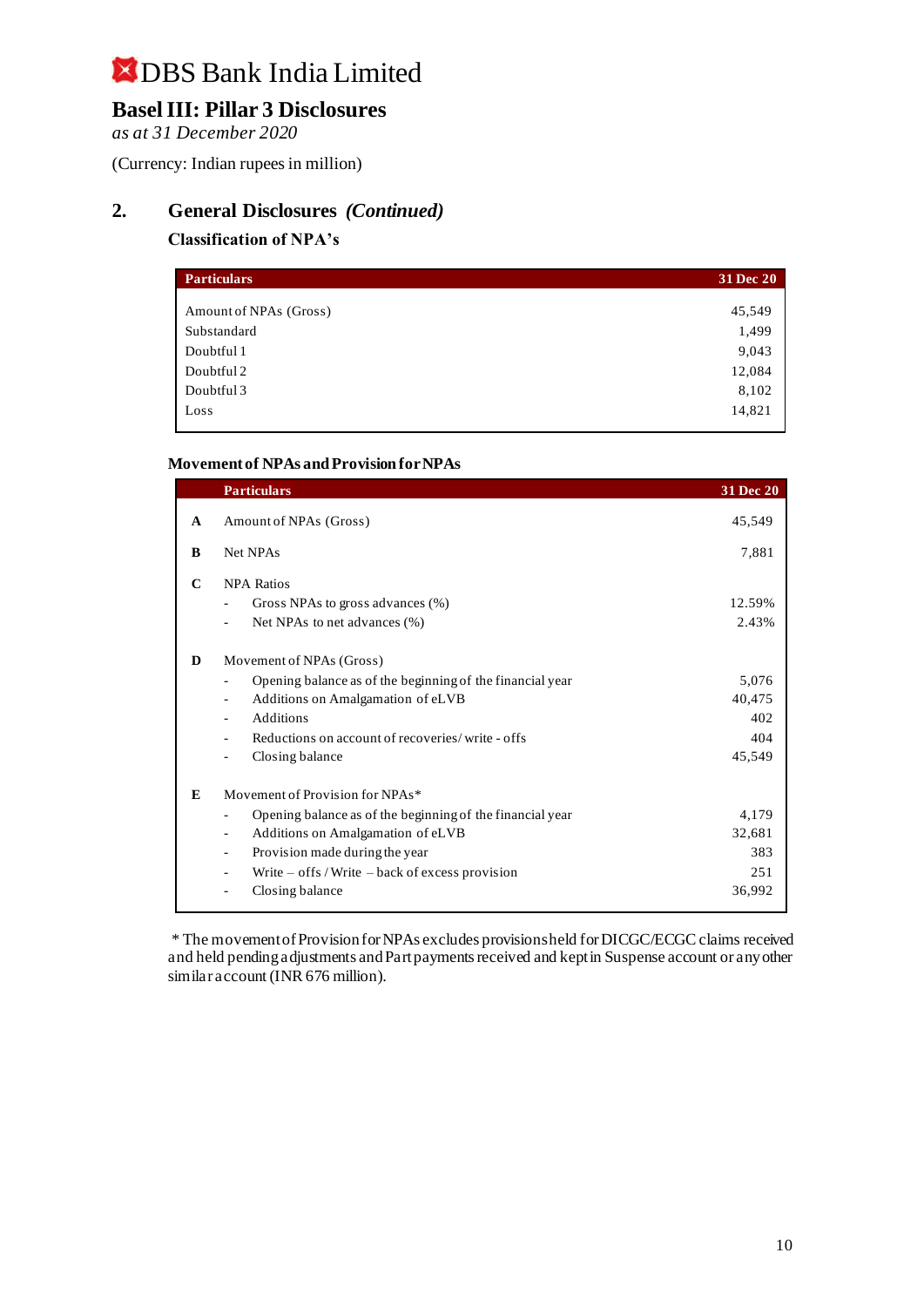### **Basel III: Pillar 3 Disclosures**

*as at 31 December 2020*

(Currency: Indian rupees in million)

#### **General Provisions**

In accordance with RBI guidelines, the Bank maintains provision on standard advances, standard derivative exposures and provision on Unhedged Foreign Currency Exposure (UFCE). Movement in general provisions is detailed below:

| <b>Particulars</b>     |                                             |       |
|------------------------|---------------------------------------------|-------|
|                        |                                             |       |
|                        | <b>Opening Balance</b>                      | 1,473 |
| Add:                   | Additions on Amalgamation of eLVB           | 8,824 |
| Add:                   | Provisions Made                             | 1,049 |
| Less:                  | Write off / Write back of Excess provisions |       |
| <b>Closing Balance</b> |                                             |       |
|                        |                                             |       |

The above includes provision for stressed sectors (INR 65 Million), based on the Bank's evaluation of risk and stress in various sectors. In accordance with the RBI guidelines relating to COVID-19 Regulatory Package guidelines dated March 27, 2020 and April 17, 2020 the Bank has granted a moratorium of three months on the payment of all instalments and / or interest, as applicable, due between March 1, 2020 and May 31, 2020 to all eligible borrowers classified as standard, even if overdue, as on February 29, 2020. In line with the additional Regulatory Package guidelines dated May 23, 2020, the Bank granted a second three-month moratorium on instalments or interest, as applicable, due between June 1, 2020 and August 31, 2020. As of 31 December 20, the Bank has recorded a provision of INR 160 Million against these loans.

The above also includes INR 8,371 Million towards accounts identified as weak or not required to be classified as NPA.

#### **Amount of Non-Performing Investments and Provision for NPIs**

Non-Performing Investments and Provision for NPIs is given below:

|   | <b>Particulars</b>                                       | <b>31 Dec 20</b> |
|---|----------------------------------------------------------|------------------|
| A | Amount of Non-Performing Investments (Gross)             |                  |
| B | Amount of provisions held for non-performing investments | 230              |

#### **Movement in Provisions held towards Depreciation on Investments**

Movement in Provisions held towards Depreciation on Investments is given below:

| <b>Particulars</b>     |                                              |     |
|------------------------|----------------------------------------------|-----|
|                        | <b>Opening Balance</b>                       | 848 |
| Add:                   | Additions on Amalgamation of eLVB            |     |
| Add:                   | Provisions made                              |     |
| Less:                  | Write of f / Write back of excess provisions | 181 |
| <b>Closing Balance</b> |                                              |     |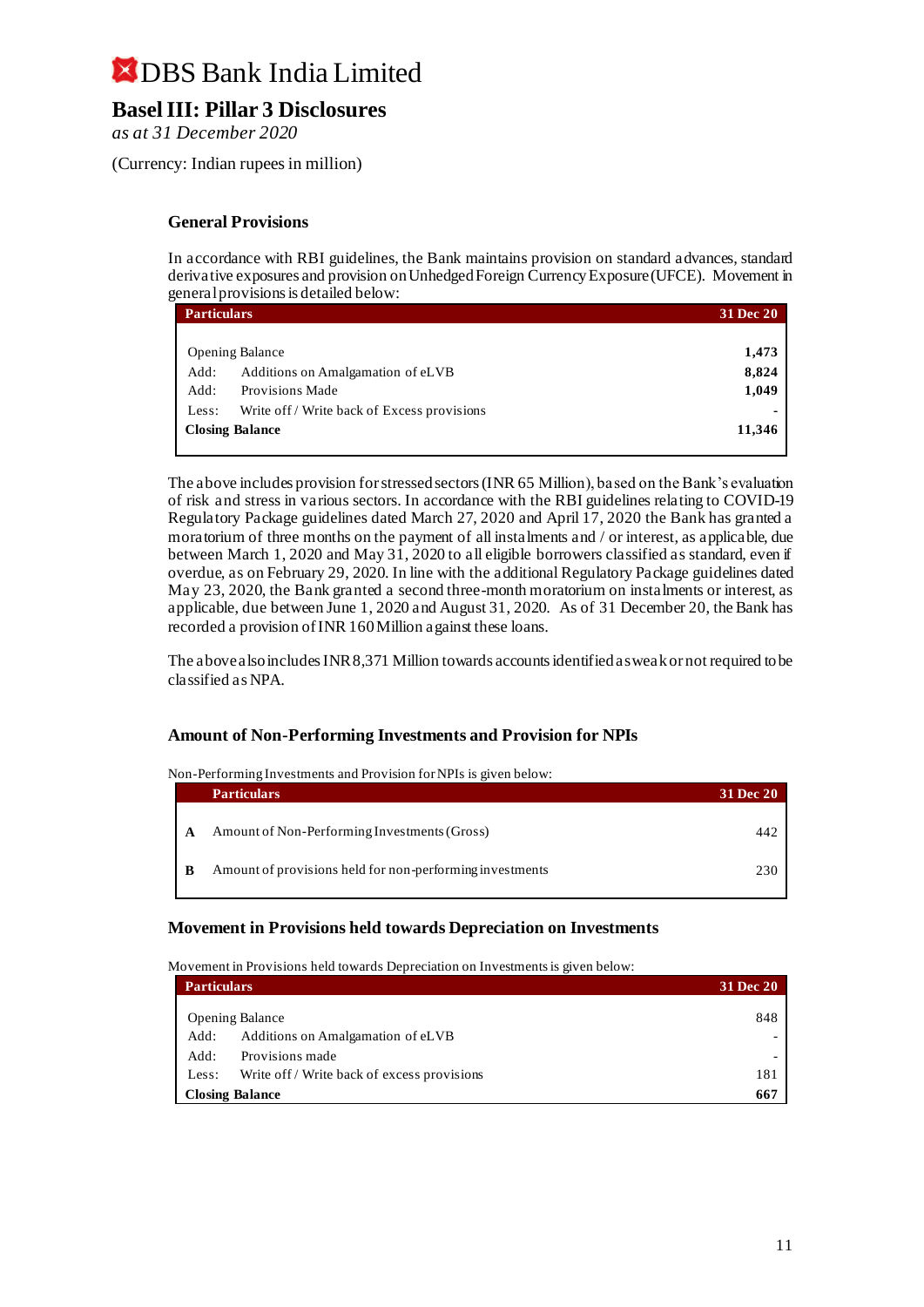## **Basel III: Pillar 3 Disclosures**

*as at 31 December 2020*

(Currency: Indian rupees in million)

| <b>Industry wise Past Due Loans*</b>                                             |           |
|----------------------------------------------------------------------------------|-----------|
| <b>Particulars</b>                                                               | 31 Dec 20 |
| Construction                                                                     | 6,390     |
| Other Industries                                                                 | 765       |
| Textiles - Cotton                                                                | 563       |
| Rubber, Plastic and their Products                                               | 502       |
| Textiles - Others                                                                | 439       |
| Retail Trade                                                                     | 385       |
| Vehicles, Vehicle Parts and Transport Equipments                                 | 340       |
| Food Processing - Others                                                         | 307       |
| Electricity (generation-transportation and distribution) - Others                | 242       |
| Paper & Paper Products                                                           | 229       |
| All Engineering - Others                                                         | 203       |
| <b>Transport Operators</b>                                                       | 194       |
| Infrastructure - Transport - Roads and Bridges                                   | 184       |
| Wholesale Trade (other than Food Procurement)                                    | 146       |
| Other Metal and Metal Products                                                   | 145       |
| Chemicals and Chemical Products (Dyes, Paints, etc.) - Others                    | 126       |
| Home Loan                                                                        | 120       |
| Infrastructure - Social and Commercial Infrastructure - Education Institutions   | 110       |
| Infrastructure - Social and Commercial Infrastructure -                          | 109       |
| Gems & Jewellery                                                                 | 102       |
| Retail Loan - Other Retail Loans                                                 | 97        |
| Mining and Quarrying - Others                                                    | 80        |
| Beverages (excluding Tea & Coffee) - Others                                      | 78        |
| <b>Cement and Cement Products</b>                                                | 74        |
| Wood and Wood Products                                                           | 58        |
| <b>LAP</b>                                                                       | 58        |
| Tourism, Hotel and Restaurants                                                   | 50        |
| Jute                                                                             | 45        |
| Man-made textiles                                                                | 37        |
| Basic Metal & Metal products - Iron and Steel                                    | 31        |
| <b>Trading Activity</b>                                                          | 29        |
| Mining and Quarrying - Coal                                                      | 20        |
| Others                                                                           | 15        |
| Food Processing - Edible Oils and Vanaspati                                      | 11        |
| All Engineering - Electronics                                                    | 10        |
| Leather and Leather products                                                     | 9         |
| Chemicals and Chemical Products (Dyes, Paints, etc.) - Drugs and Pharmaceuticals | 7         |
| Petro-chemicals (excluding under Infrastructure)                                 | 6         |
| Tobacco and tobacco products                                                     | 1         |
| Residual Industries                                                              | 18,417    |
| Total                                                                            | 30,734    |

\* For accounts where moratorium is granted in accordance with the RBI guidelines/the Bank's policy, the asset classification has stayed stand still during moratorium period (i.e. the number of days pastdue shall exclude the moratorium period for the purposes of asset classification under Income Recognition, Asset Classification and Provisioning Norms).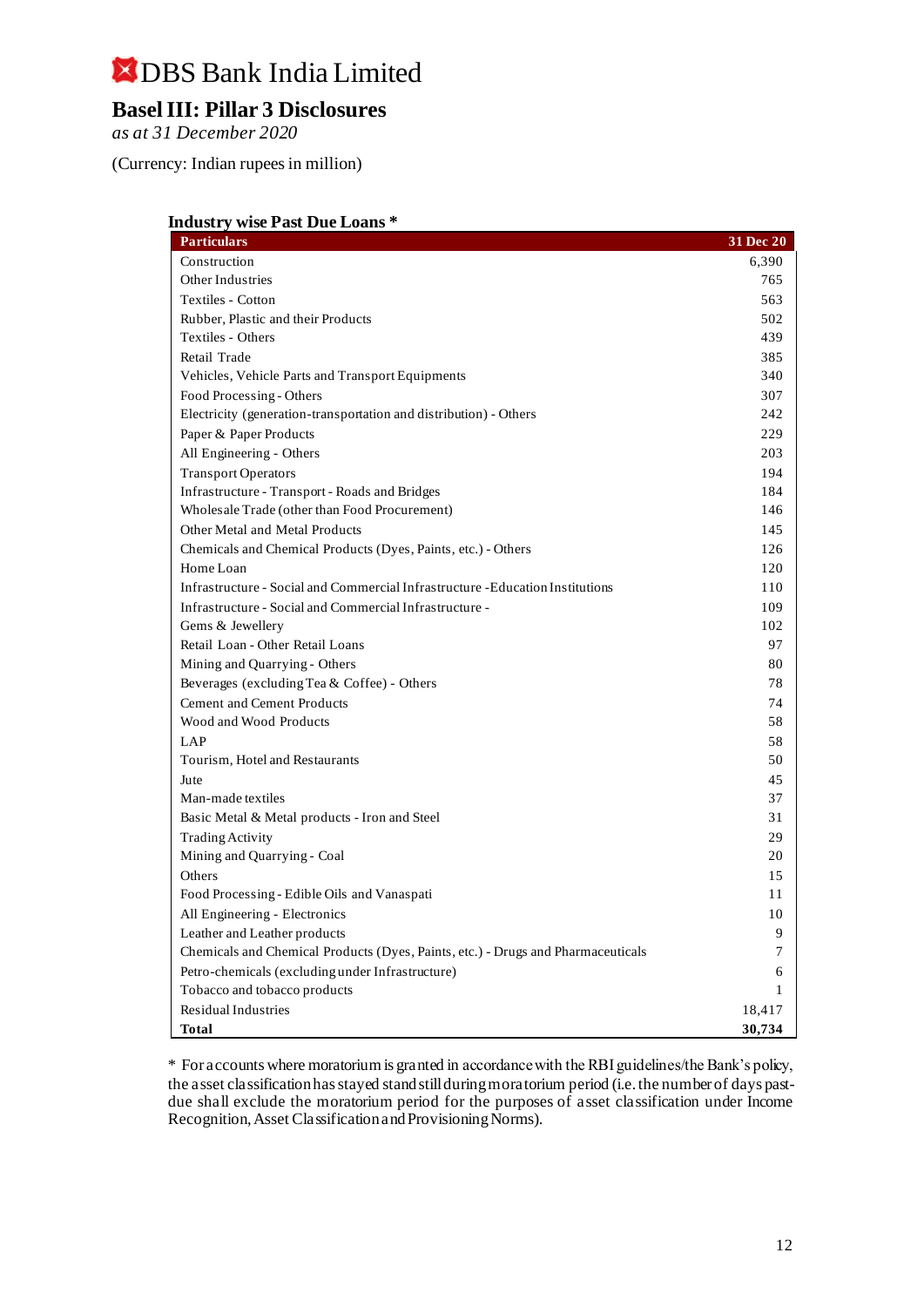## **Basel III: Pillar 3 Disclosures**

*as at 31 December 2020*

(Currency: Indian rupees in million)

#### **Ageing of Past Due Loans**

| <b>Particulars</b>             | 31 Dec 20 |
|--------------------------------|-----------|
| Overdue upto 30 Days           | 6,179     |
| Overdue between 31 and 60 Days | 13,250    |
| Overdue between 61 and 90 Days | 11,305    |
| <b>Total</b>                   | 30,734    |

The Bank does not have overseas operations and hence amount of NPAs and past due loans are restricted to the domestic segment.

#### **Industry wise NPAs**

| $\frac{1}{2}$<br><b>Particulars</b>                                               | <b>Amount</b> of    | Specific                  |
|-----------------------------------------------------------------------------------|---------------------|---------------------------|
| Infrastructure - Transport - Roads and Bridges                                    | <b>NPA</b><br>4,700 | <b>Provision</b><br>4,700 |
| Basic Metal & Metal products - Iron and Steel                                     | 2,838               | 2,657                     |
| Construction                                                                      | 1,951               | 1,795                     |
| All Engineering - Others                                                          | 1,586               | 1,020                     |
| Electricity (generation-transportation and distribution) - Others                 | 1,187               | 1,185                     |
| <b>Trading Activity</b>                                                           | 815                 | 813                       |
| Textiles - Cotton                                                                 | 810                 | 506                       |
| Chemicals and Chemical Products (Dyes, Paints, etc.) - Others                     | 804                 | 755                       |
| Other Metal and Metal Products                                                    | 635                 | 630                       |
| Textiles - Others                                                                 |                     |                           |
| Other Industries                                                                  | 557<br>534          | 427<br>359                |
|                                                                                   |                     |                           |
| Gems & Jewellery                                                                  | 383                 | 351                       |
| Infrastructure - Transport - Roadways<br>Wood and Wood Products                   | 373<br>294          | 373                       |
|                                                                                   |                     | 156                       |
| Infrastructure - Social and Commercial Infrastructure - Education<br>Institutions | 266                 | 205                       |
| Sugar                                                                             | 218                 | 198                       |
| Beverages (excluding Tea & Coffee) - Others                                       | 211                 | 198                       |
| Computer Software                                                                 | 191                 | 191                       |
| Glass & Glassware                                                                 | 157                 | 155                       |
| <b>Transport Operators</b>                                                        | 129                 | 129                       |
| <b>Cement and Cement Products</b>                                                 | 121                 | 97                        |
| Rubber, Plastic and their Products                                                | 90                  | 71                        |
| Gas/LNG (storage and pipeline)                                                    | 81                  | 81                        |
| Tobacco and tobacco products                                                      | 64                  | 44                        |
| Home Loan                                                                         | 58                  | 23                        |
| Petro-chemicals (excluding under Infrastructure)                                  | 44                  | 23                        |
| Mining and Quarrying - Others                                                     | 31                  | 13                        |
| Loan Against Property                                                             | 30                  | 7                         |
| Paper & Paper Products                                                            | 29                  | 11                        |
| Vehicles, Vehicle Parts and Transport Equipments                                  | 28                  | 27                        |
| Infrastructure - Others -                                                         | 10                  | 8                         |
| Man-made textiles                                                                 | $\mathbf Q$         | 3                         |
| Leather and Leather products                                                      | 6                   | $\overline{4}$            |
| Food Processing - Others                                                          | 3                   | $\overline{0}$            |
| Jute                                                                              | 3                   | 1                         |
| Food Processing - Edible Oils and Vanaspati                                       | $\overline{c}$      | $\overline{0}$            |
| Personal Loans                                                                    | $\mathbf{1}$        | $\mathbf{1}$              |
| Residual Industries                                                               | 26,300              | 19,775                    |
| Total                                                                             | 45,549              | 36,992                    |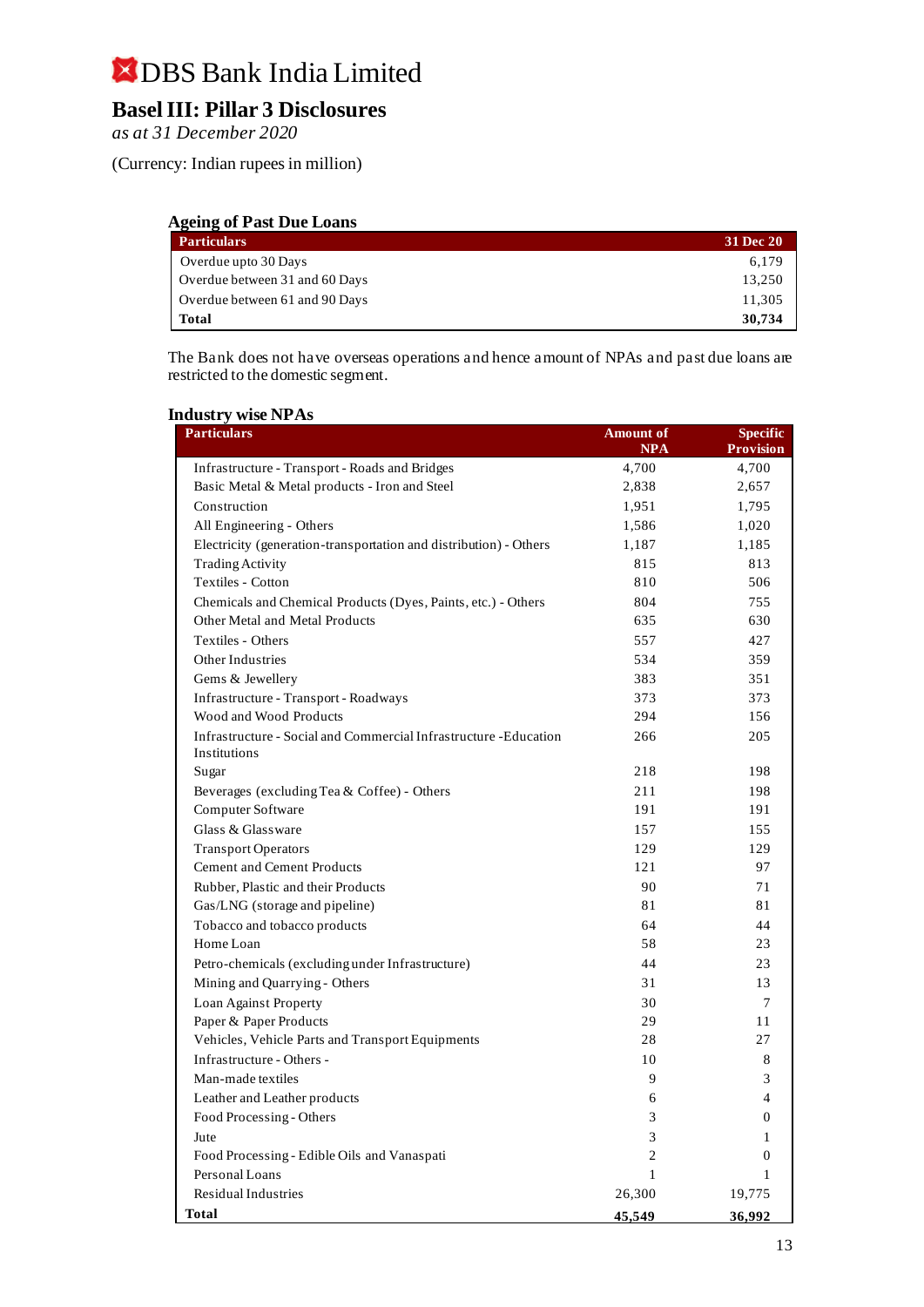## **Basel III: Pillar 3 Disclosures**

*as at 31 December 2020*

(Currency: Indian rupees in million)

#### **Industry wise General Provisions \***

| <b>Particulars</b>                                                             | 31 Dec 20 |
|--------------------------------------------------------------------------------|-----------|
| Rubber, Plastic and their Products                                             | 1,616     |
| Other Industries                                                               | 1,022     |
| Residual Advance                                                               | 532       |
| Electricity (generation-transportation and distribution) - Others              | 243       |
| Textiles - Cotton                                                              | 212       |
| Infrastructure - Transport - Roads and Bridges                                 | 184       |
| Vehicles, Vehicle Parts and Transport Equipments                               | 162       |
| Construction                                                                   | 138       |
| Non-Banking Financial Institutions/Companies                                   | 133       |
| <b>Retail Others</b>                                                           | 117       |
| <b>Financial Institutions</b>                                                  | 111       |
| Infrastructure - Social and Commercial Infrastructure -                        | 110       |
| Chemicals and Chemical Products (Dyes, Paints, etc.) - Others                  | 107       |
| <b>Other Services</b>                                                          | 97        |
| <b>Banks</b>                                                                   | 94        |
| Textiles - Others                                                              | 89        |
| Infrastructure - Others                                                        | 80        |
| Home Loan                                                                      | 72        |
| Wholesale Trade (other than Food Procurement)                                  | 66        |
| Food Processing - Others                                                       | 63        |
| Infrastructure - Social and Commercial Infrastructure - Education Institutions | 56        |
| Infrastructure - Electricity (generation-transportation and distribution)      | 45        |
| All Engineering - Others                                                       | 44        |
| Wood and Wood Products                                                         | 43        |
| Metal and Metal Products                                                       | 43        |
| <b>Trading Activity</b>                                                        | 42        |
| Basic Metal & Metal products - Iron and Steel                                  | 36        |
| Chemicals and Chemical Products (Dyes, Paints, etc.) - Drugs and               | 36        |
| Pharmaceuticals                                                                |           |
| Paper & Paper Products                                                         | 33        |
| Computer Software                                                              | 32        |
| Man-made textiles                                                              | 22        |
| All Engineering - Electronics                                                  | 22        |
| Petroleum (non-infra), Coal Products (non-mining) and Nuclear Fuels            | 21        |
| Professional Services                                                          | 10        |
| Leather and Leather products                                                   | 10        |
| <b>Transport Operators</b>                                                     | 10        |
| Infrastructure - Telecommunication                                             | 8         |
| Other Metal and Metal Products                                                 | 8         |
| Paper and Paper Products                                                       | 7         |
| Tourism, Hotel and Restaurants                                                 | 6         |
| Gems & Jewellery                                                               | 6         |
| Textiles - Cotton                                                              | 4         |
| Sugar                                                                          | 4         |
| Food processing - Sugar                                                        | 4         |
| Glass & Glassware                                                              | 3         |
|                                                                                |           |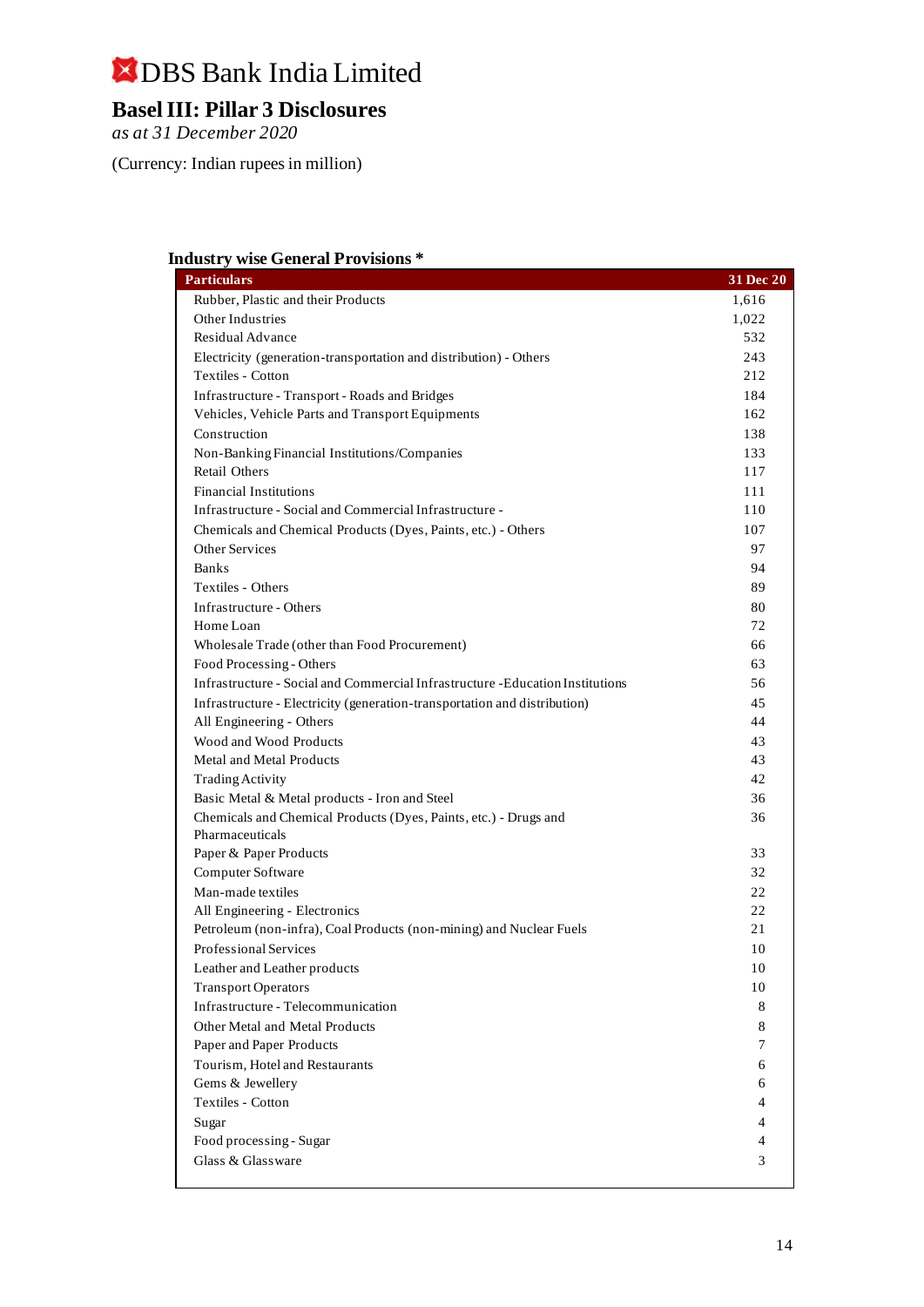## **Basel III: Pillar 3 Disclosures**

*as at 31 December 2020*

(Currency: Indian rupees in million)

| <b>Beverages</b>                                                               | 3      |
|--------------------------------------------------------------------------------|--------|
| Mining and Quarrying - Others                                                  |        |
| Chemicals and Chemical Products (Dyes, Paints, etc.) - Fertilisers             |        |
| <b>Cement and Cement Products</b>                                              |        |
| Jute                                                                           |        |
| Beverages (excluding Tea & Coffee) - Others                                    |        |
| Petro-chemicals                                                                |        |
| Agriculture & allied activities                                                |        |
| Food Processing - Tea                                                          |        |
| Food Processing - Edible Oils and Vanaspati                                    |        |
| Infrastructure - Energy - Oil/Gas/Liquefied Natural Gas (LNG) storage facility |        |
| Food processing - Coffee                                                       |        |
| Residual Industries                                                            | 5,520  |
| Total                                                                          | 11,346 |

\* Includes provision for Stressed sector and COVID-19 regulatory package.

#### **Movement in Industry wise Specific Provisions (net of write-backs)**

| <b>Particulars</b>                                                             | <b>31 Dec 20</b> |
|--------------------------------------------------------------------------------|------------------|
| <b>Trading Activity</b>                                                        | 143              |
| Construction                                                                   | 86               |
| Home Loan                                                                      | 7                |
| <b>Cement and Cement Products</b>                                              |                  |
| Loan Against Property                                                          |                  |
| Textiles - Cotton                                                              | (1)              |
| <b>Transport Operators</b>                                                     | (1)              |
| Infrastructure - Social and Commercial Infrastructure - Education Institutions | (4)              |
| Textiles - Others                                                              | (5)              |
| Rubber, Plastic and their Products                                             | (10)             |
| Gems & Jewellery                                                               | (14)             |
| Glass & Glassware                                                              | (19)             |
| Infrastructure - Energy - Oil/Gas/Liquefied Natural Gas (LNG) storage facility | (28)             |
| Basic Metal & Metal products - Iron and Steel                                  | (32)             |
| Personal Loan                                                                  | (40)             |
| Infrastructure - Others                                                        | (87)             |
| Residual Industries                                                            | 135              |
| <b>Total</b>                                                                   | 132              |

The Bank does not have overseas operations and hence amount of NPAs and past due loans are restricted to the domestic segment.

#### **Industry wise write-off's during the period 1 April 2020 to 31 December 2020**

| <b>Particulars</b>  | <b>31 Dec 20</b> |
|---------------------|------------------|
| Personal Loan       |                  |
| Residual Industries |                  |
| <b>Total</b>        | 90               |
|                     |                  |